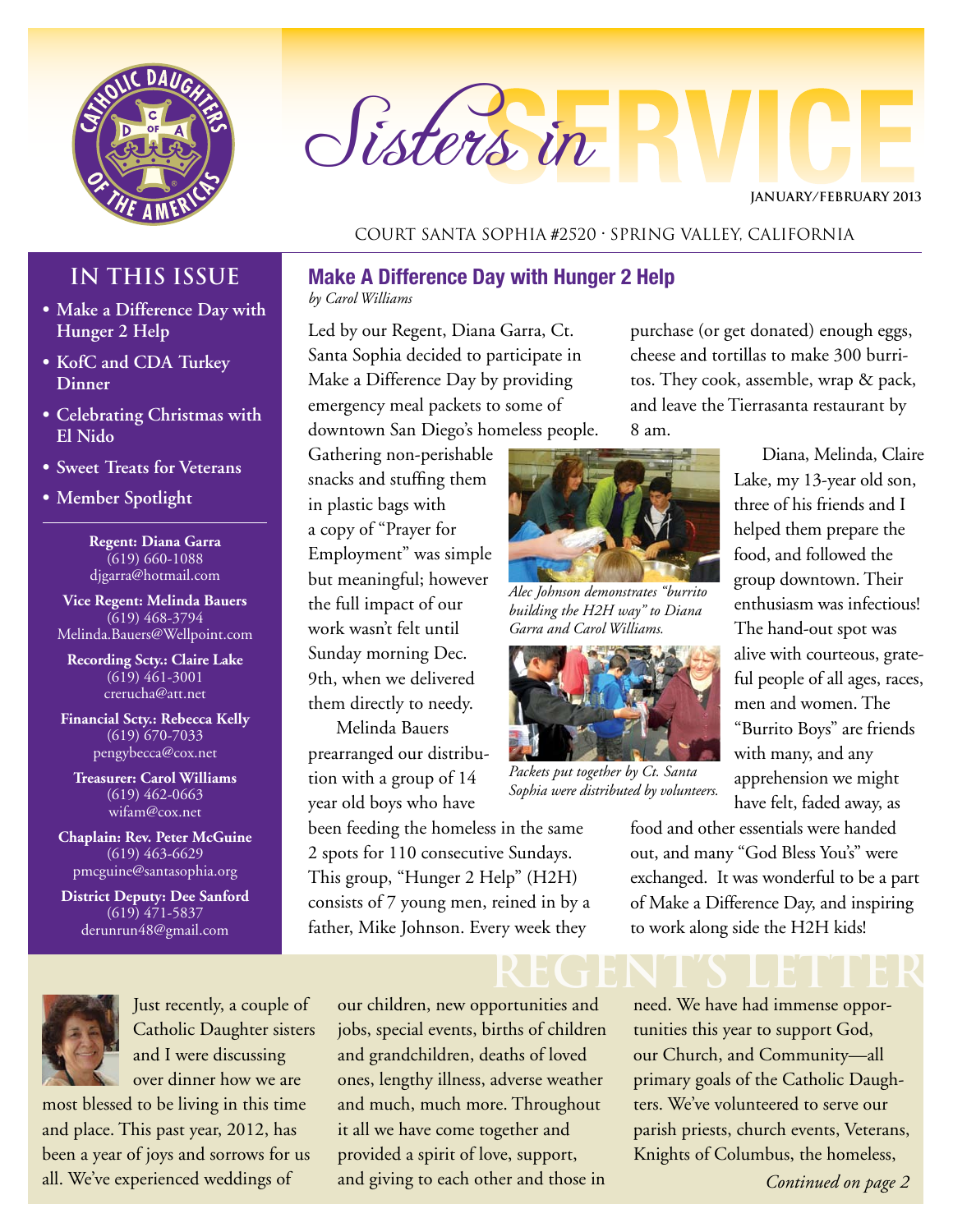## *Regent's Letter - continued from page 1*

abused women, and supported parish organizations as well as contributed to many worthwhile charities. This has been a year of enlightening self discovery in the spiritual gifts I have received from my own involvement with the Catholic Daughters. We are truly blessed to share in many more opportunities to discover and utilize our gifts by volunteering this coming year.

God has provided his everlasting love and guidance every step of the way. Identifying and understanding his love for us and how we can use His gift is our goal for the New Year. An excerpt from *The Word Among Us* helps to guide us along that path: "Lord, I give this year to you. Give me a focus for 2013. He may bring a Scripture verse to mind or impress a word on your heart like grace,

**Celebrating Christmas with El Nido** *by Bonni Esquibel*



*L-R: Diana Garra, Bonni Esquibel, Mary Wade, Rita Rodriguez, Chris Murphy, Cora Lawson, Anne Riemann, Marie Mixon*

On December 11th of 2012, Catholic Daughters celebrated a Christmas dinner with the women and children who are part of the El Nido program. CDA, led by Diana Garra along with Chris Murphy, Marie Mixon, Carol Williams, Mary Wade, Cora Lawson, Anne Riemann and Bonni Esquibel prepared a delicious meal with dessert. CDA and Santa Sophia parishioner, Rita Rodriguez set-up the food, served and cleaned up.

Not only did we celebrate the Christmas season with the six families but we also had the opportunity to meet the family that Santa Sophia Church sponsors. The young lady and her three children have almost completed the program. We also joined in the singing of Christmas carols and watch as Santa Claus made his entrance to the delight of children. The evening was fantastic—a big thank you to Sister Margaret for inviting us!

boldness, patience, or peace." Write that word down someplace where you can find it, and revisit it over the coming months. As you walk through the year, watch how this word applies to more and more of your life. Then, this time next year, look back and see how your understanding of the word has grown —and how you have grown, too. You are becoming a child of God—all because his power is working in you! Jesus, I welcome your work in me this coming year. I want this year to be a time of growth in my journey with you." May we have a Blessed and faith-filled 2013.

> In Unity and Charity, Diana Garra

## **Sweet Treats for Veterans**



On November 12, 2012 Ct. Santa Sophia, armed with bags-full of cookies, took the San Diego Trolley Orange Line downtown to the Veteran's Day Parade. Their mission: to distribute all their cookies to veterans participating in the parade.

CDA members canvassed the parade staging area, passing out cookies and thanking veterans and service members positioned in lines, sitting in cars, trolleys, floats, and on motorcycles. (We even ran into a past regent from Ct. Teresa of Avila on a motorcycle!)

After the parade, we received a gracious note from a parade participant and parishioner from Santa Sophia that said, "It is great to see that this organization is instilling patriotism, service and love for God and country into their young ones. It put a smile on everyone's face and shows signs of hope that this country is still strong at the core."

Thank you to all who baked cookies, "bagged and tagged," and distributed the cookies at the parade. This is a wonderful tradition that we are happy to continue.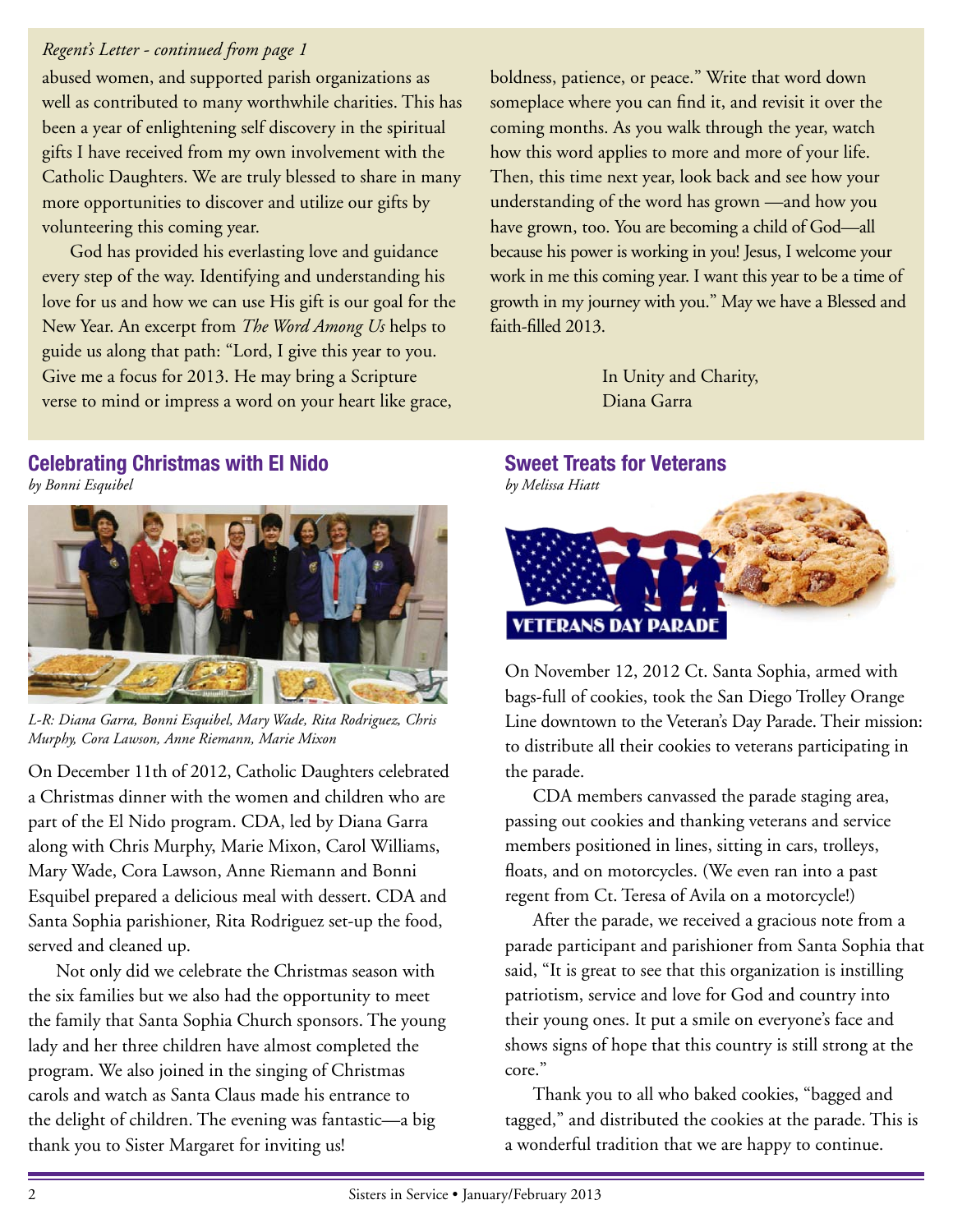

*Top: Knights serving up a great turkey dinner. Center: A full house—and the guests kept coming. Bottom: CDA set up a beautiful cookie table with plenty of cookies to choose from!*

## **KofC and CDA team up for a Festive Turkey Dinner**

*by Georgene Kruzel*

Earlier in the day Catholic Daughters baked varieties of dozens of bitesized cookies while the Knights of Columbus toiled to cook a grand turkey dinner. The parish hall was set to serve 100 guests-a normal count for a parish dinner—but the Catholic Daughter cookie tables seemed laden to serve many more. When the "Festival of Nine Lessons and Carols" service ended, attendees filed into the parking lot, entered the parish hall and started to queue up in the buffet line. And they came, and they came. It didn't take long for the CDA and KofC members to realize that we were soon to feed a group greater than 200! Tables and chairs appeared out of nowhere amidst smiles and laughter, in the kind of hodge-podge that smacks of a great surprise. As our guests chatted in the food line or carried their dinner trays to tables there was a great buzz of excitement and Christmas cheer.

As with all meals where Christ is in our midst, when the last person was served we discovered that all had their fill and there were still bits and pieces to be gathered up. Glory to God in the highest, and peace to his people of good will!



Join the 1903 Society

By joining the **1903 Society**, you enjoy the prestige of knowing that you are helping to preserve and maintain our National Office in New York City. Plans

start at \$15.85/month over the course of 10 years and you will be recognized with your name engraved on a plaque on our giving tree. Visit the national website, www.catholicdaughters.org for more information.

## CDA SCHOLARSHIPS AVAILABLE

**\$500 for 8th graders** from public or private schools entering the 9th grade in 2013.

**\$3000 and \$1000 for CDA members or relatives of CDA members** who completed undergraduate studies and are entering a graduate program.

Visit catholicdaughters.com/resources to download applications.

## **STATE AND NATIONAL NEWS**

The **CDA California State Elections** will be held at our State Convention in May. If you would like to run for office, please fill out the appropriate forms with your qualifications.

There have been **roster changes to the California State Board**. Please see Release #40 in the releases of the CDA CA website at www.catholicdaughterscalifornia.org.

We currently have 85 pledges and 20 more are needed to reach our goal for the second year of the **1903 Society**

program. Please have your court consider being part of this opportunity to preserve and maintain our National Office.

The National CDA Board along with local courts will participate in the **40th Annual March for Life** in Washington DC on January 25th.

The **Education Contest** deadline for local courts is February 15. Courts must submit the 1st place entries to their state education chairman by March 15.